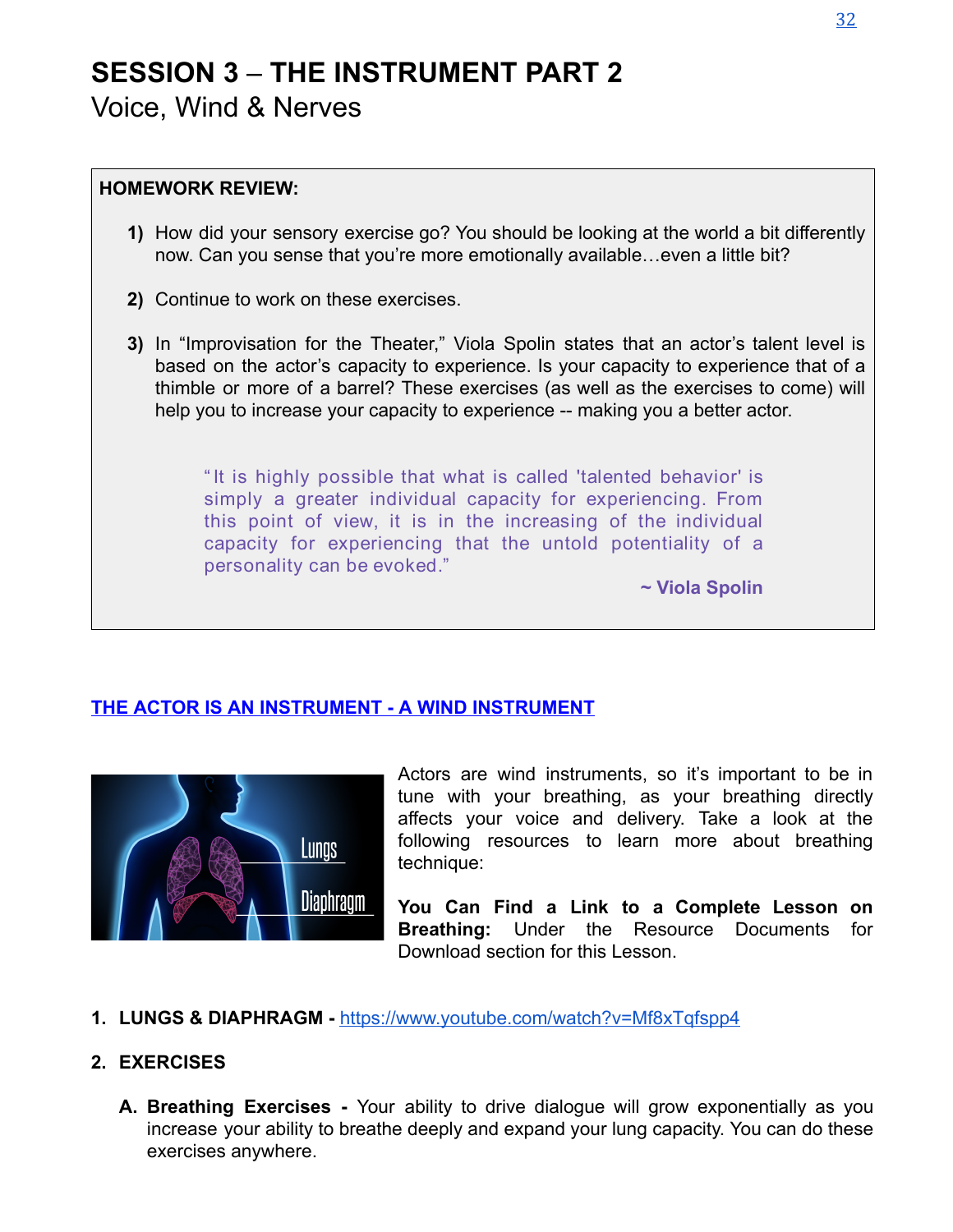- Take a deep breath in through your nose, hold it for a beat, and let it out through your mouth, allowing the sound to escape.
- Take another deep breath and let it out through your mouth, changing the pitch of the noise.
- Take a third deep breath and let it out with compression, noise, and sustain it.
	- **1)** What is compression?
	- **2)** What does it do for on-camera acting and dialogue?
	- **3)** What does sustain mean?
- Hum change your pitch, keep moving the pitch around.

**OBSERVE:** When the demonstrators breathe, how do the different amounts of air affect their ability to sustain the sound?

#### **B. Voice/Articulation Exercises**

- Ongoing voice and articulation exercises will help you to control your breathing and enunciate better when you speak.
- I encourage you to do these exercises often. For example, in the shower, in the car, on your way to an audition. Making these facial movements and sounds will help you get past your insecurities and self-consciousness.
- A video demonstration of a good breathing exercise is available at: <https://youtu.be/kJXlmnyogU8>
	- **1) Alphabet Exercises A, E, I, O, U (00)** 
		- **a.** When you make the vowel sounds, where does the energy come from in your mouth and body?
		- **b.** How do each of the sounds change the shape of your mouth?

**Example:** Put consonants in front of the vowels in alphabetical order. (phonetic spelling)

**The letter B - BAY, BEE, BY, BOW, BOO The letter C - CAY, CEE, CY, COE CO The letter D - DAY, DEE, DY, DOW, DOO** 

**c.** Go through the entire alphabet like this. Until you have this memorized, the best way to practice this exercise is to grab a piece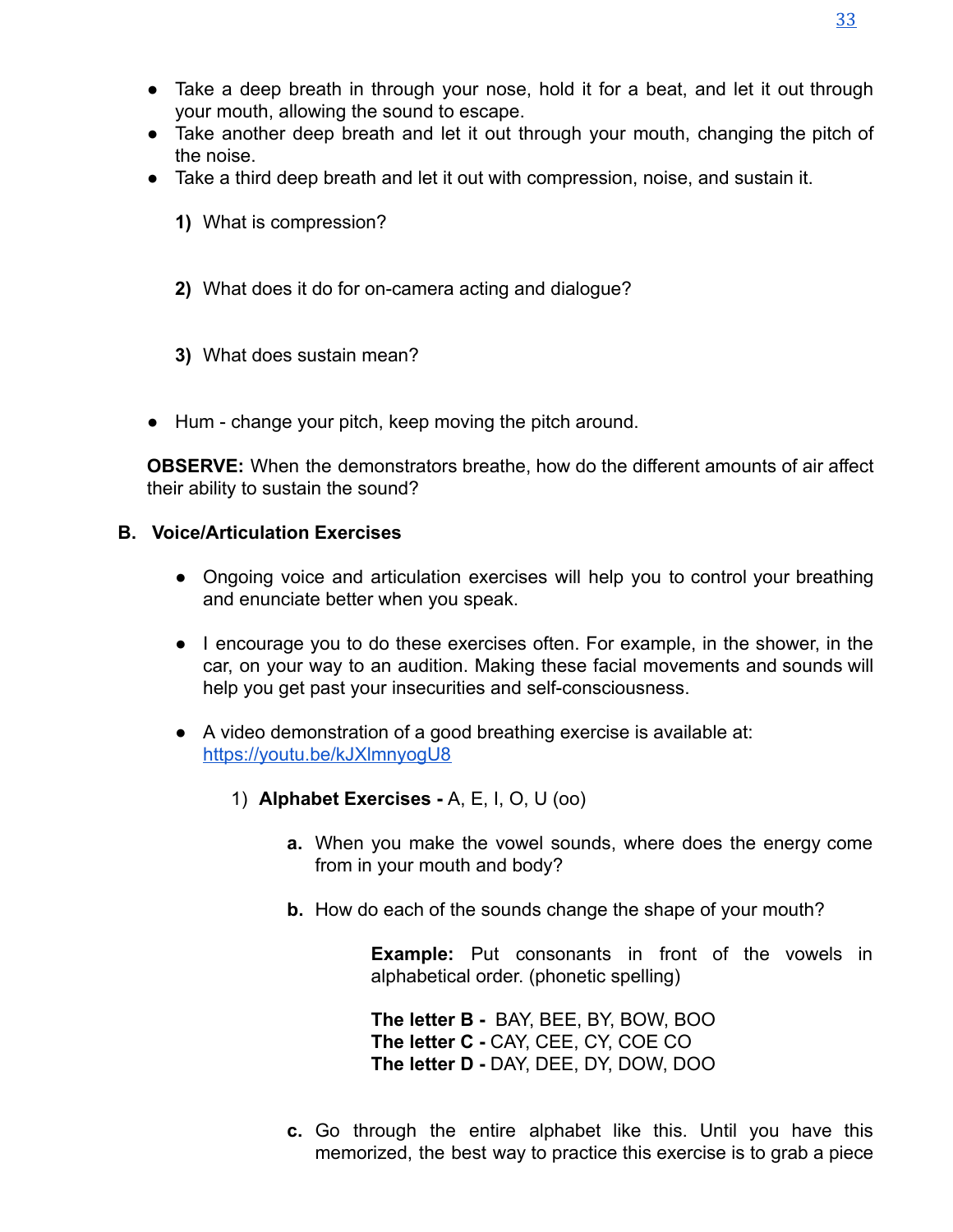- **d.** Difficult consonants: H, Q, W.
- **e.** Skip the letter "X" or consider it as you would the letter "Z."

# 2) **Additional Articulation Exercises**

- a. Here's a link to an additional articulation exercise: <https://youtu.be/gUrVT84x174>
	- **Example 1** What a to-do to die today at a minute or two till two. A thing distinctly hard to say yet harder still to do. For we beat a tattoo at twenty-to-two. Ratatatatatatatoo. And the dragon will come when he hears the drum at a minute or two 'til two today, at a minute or two 'til two.
	- $\circ$  **Example 2** To sit in solemn silence in a cold dark dock. In a pestilential prison with a life-long lock. Awaiting the sensation of a short, sharp, shock from a cheap and chipper chopper on his big black block.

You can find a lot of articulation exercises out there if you do a Google search. My advice to you (once you've got the hang of it) is to do the ones that you find to be more difficult. With discipline, your speech will improve and you'll be more effective at smoothing out any of the "speed bumps."

## **DEMO: Leaks & Compression**

You will see Danielle and Chrysta doing a scene focusing on vocal exercises, exploring leaks and compression.

**1. BREATH CONTROL -** When you speak, your air is driving the line of dialogue, while your emotions affect the sound. The more you're able to control your breath, the better you'll become at controlling your dialogue and communicating emotional meaning. Power Breathing and other exercises enhance focus on the movement and control of the breath.

As you watch the demo take notes below:

- **A. Normal Version -**
- **B. Yelling Version -**
- **C. Power-Whisper Version -**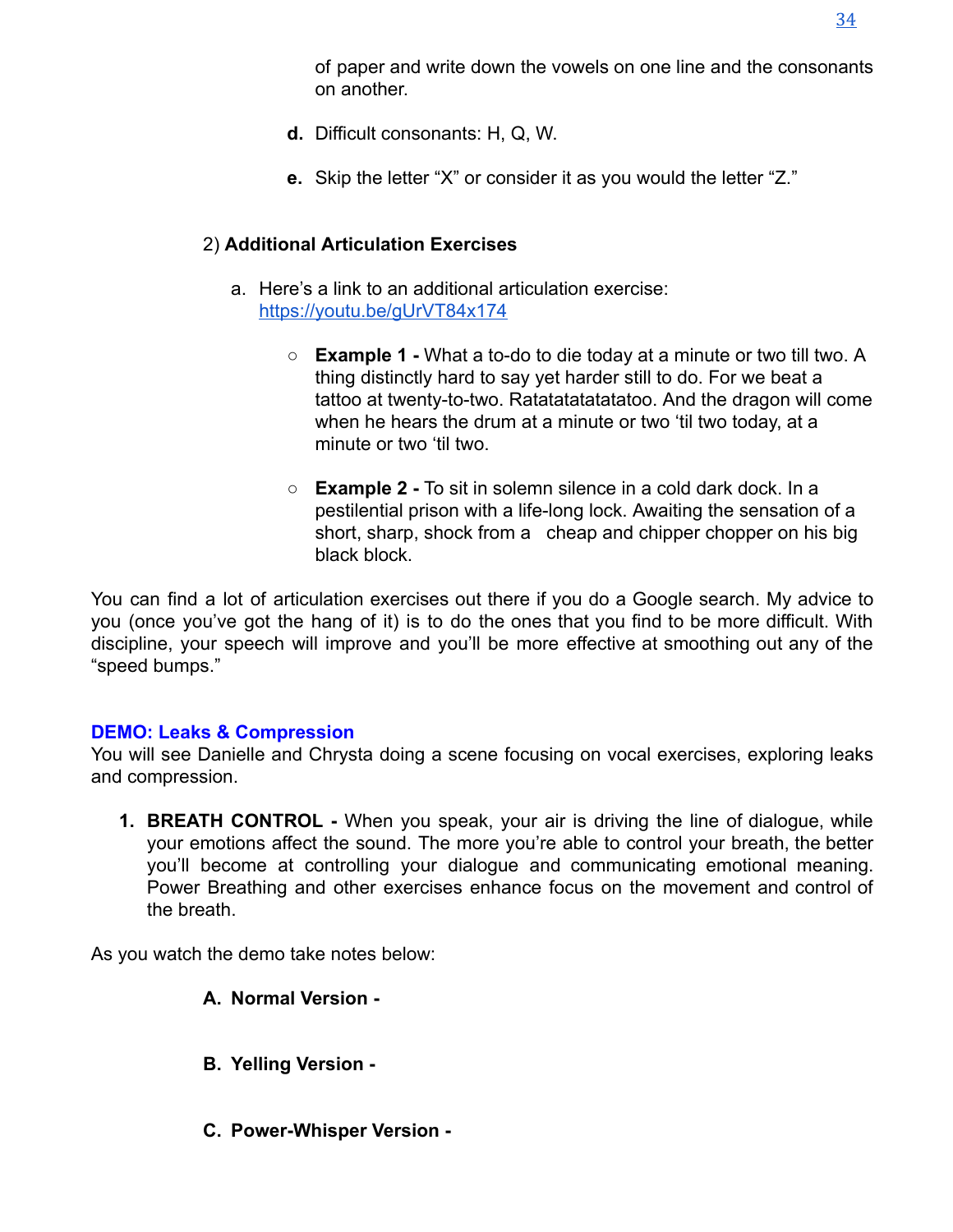## **D. Emotional Leaks -**

- It's important not to leak air when you're expressing emotions and speaking because it weakens and detracts from the performance, making it less impactful. Leaks cause you to "lose power." Compress to keep your power. Take the energy and drive the line with the air, instead of letting the air go around the dialogue.
	- $\rightarrow$  Observe the leaks. How does it affect the dialogue and the scene?

### **E. Compressed Version -**

- There's power in compressing your breath/emotion. You can drive a line of dialogue because there aren't any leaks. You can power through and crunch a line all the way to the end and not take a breath.
	- $\rightarrow$  How is the performance in this version different than the leaky version?

## **NERVES**

There's a common misconception that when you become a more experienced actor, your nerves will go away. This isn't necessarily true! You may get a better handle on the nerves, but they may never completely leave you.

- **1)** What are nerves, really, and what can they do for you?
- **2)** How can you think about and/or process nerves to turn them from a negative to a positive asset?
- **3)** What is one thing you can you do in an audition to harness or redirect your nerves?
- **4)** If a casting director asks you how you're feeling and you feel nervous what should you say?
- Controlling Nerves: When your nerves show up, don't suppress them as they'll only get worse. Channel them instead.
- Ground your energy by curling your toes and driving them down inside your shoes.
- **●** Breathe through the dialogue nice, big, calm breaths. Don't hold your breath! Put yourself in a comfortable place to manage your energy.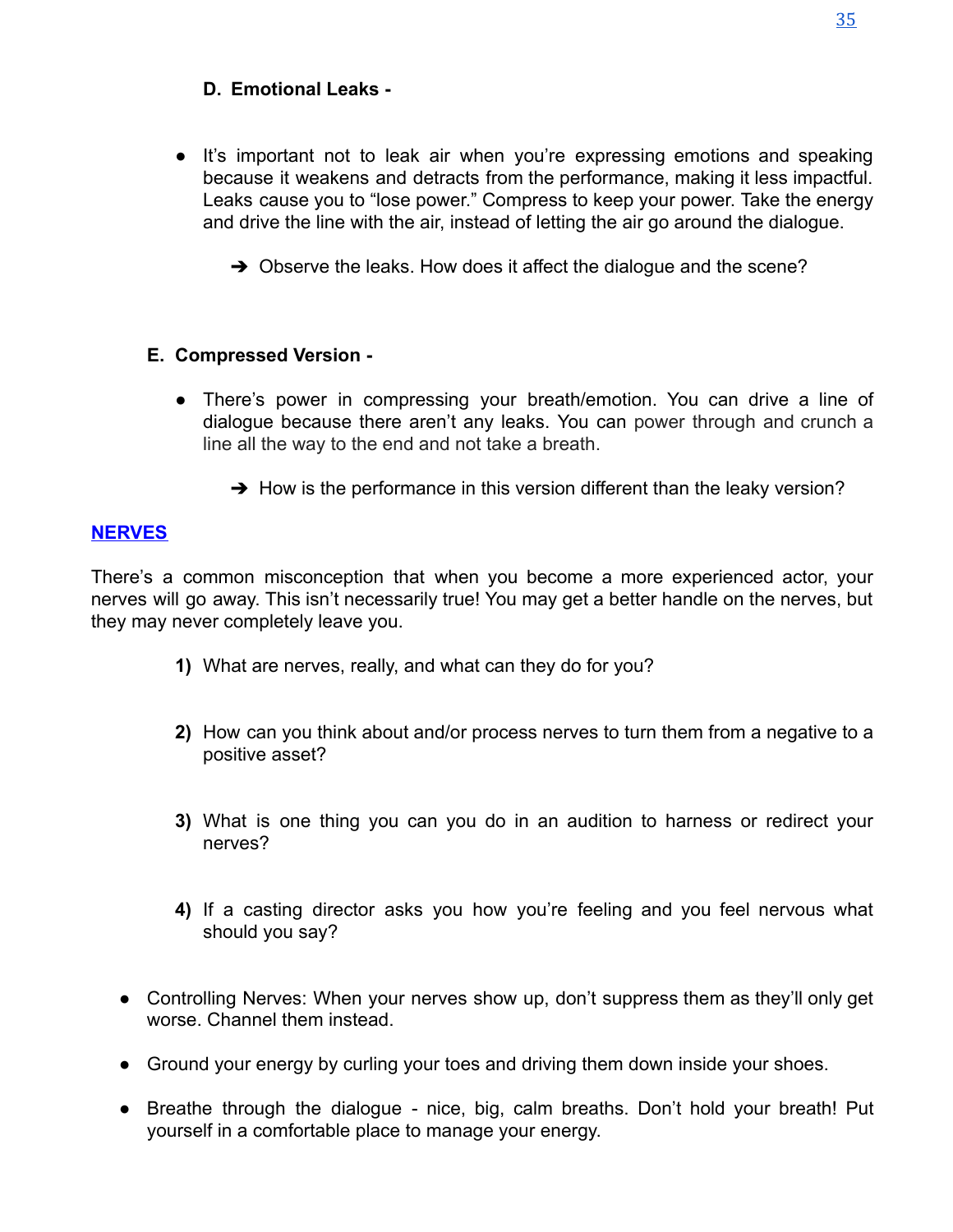- **●** If you find yourself in a live situation (i.e. casting office, showcase) and a piece of furniture is available, you can ground yourself by leaning on the desk, gripping a chair, sitting on a stool.
- You can also squeeze or grip the copy.
- **●** If you have a propensity towards nervousness, I don't encourage you to wear dangly things (such as big dangly earrings). Doing so will make your nerves more visible.

## "Act with the intention of being remarkable." **~ Timothy Ferris**

**BONUS:** If you want to learn more about Neves, Fear and Anxiety watch the replay of this 3 hour intensive Coach Banks streamed live on Facebook: **<https://bit.ly/2xrKrZ8>**

### **HOMEWORK: Breathing**

- **1. Sit alone quietly and connect with your breathing for 3 minutes, 5 minutes, then 10 minutes.**
	- Gradually work up to 10 minutes of focused breathing, starting from 3 minutes. During that time, don't use your cell phone or interact with anyone or anything. Keep focused!
	- Go into a meditative state. Be present and become aware of your breathing. Visualize the air moving in and out of your body. Become aware of your pulse (heartbeats). Put your fingers on your wrist to feel your pulse and take your pulse if you'd like. For 15 seconds, count how many times you feel your heartbeat. After 15 seconds, take the number you counted then multiply it by 4. That's how many heartbeats you have per minute.
	- Make yourself aware of your body from your toes to your head. Become aware of your thinking. What are you focusing on -- one thing, many things? Be aware of it all, but don't judge yourself. Observe how you're feeling. All of this will become the baseline for your emotional work in acting.

### **2.** Work with your breathing, then work with adding sound.

- Do the Alphabet Exercises. Write the vowels out on one line, and the consonants on another. Then work through all the consonant and vowel combinations.
- Practice the Voice Exercises (ex. "What a to-do"). Do your voice work every day. Don't let the Survivalist take over your creative time. Begin carving that time out for your Creative Artist.